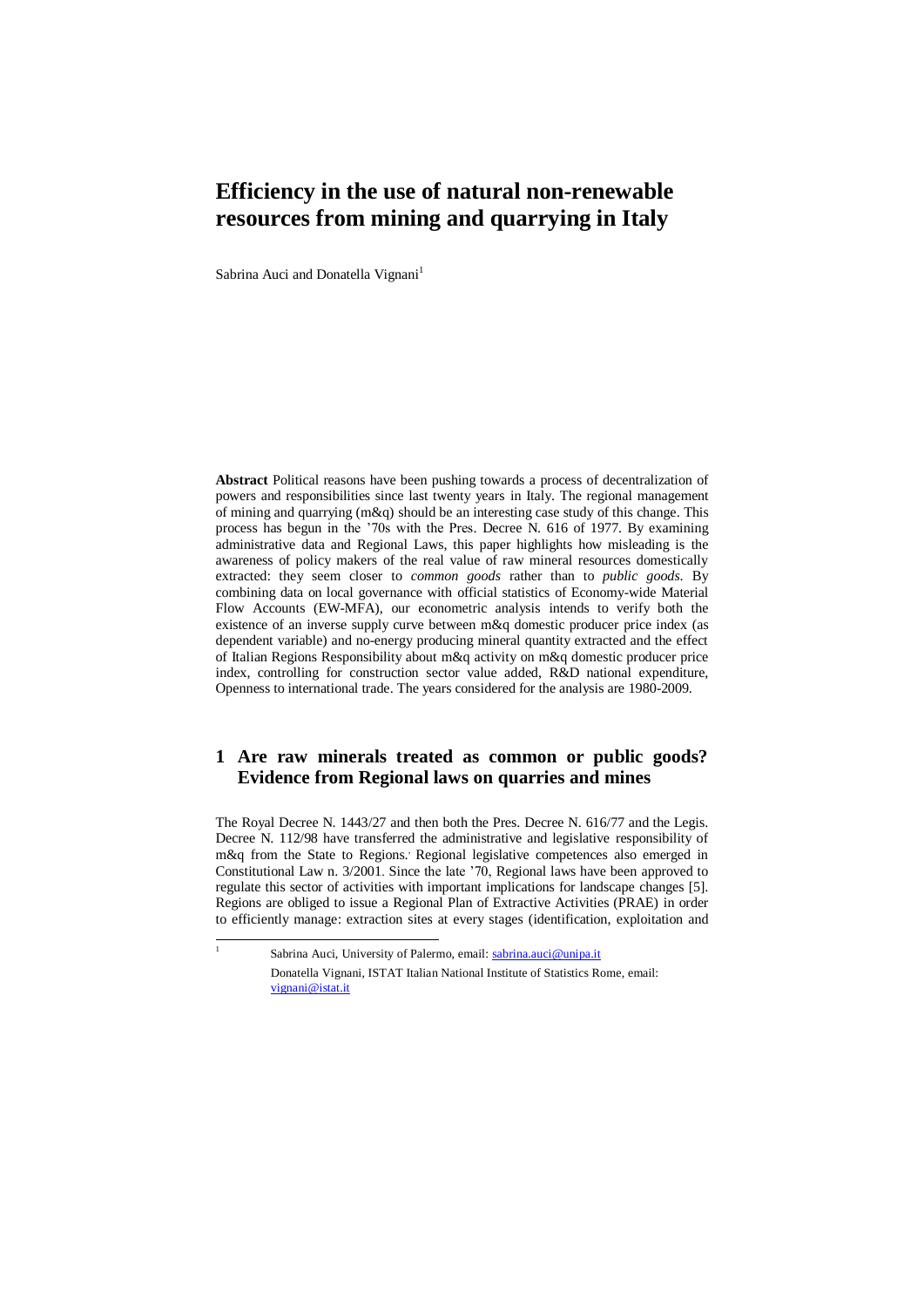remediation phases), natural resources use and environmental protection. The Regional legislation framework on m&q still appears varied and incomplete, but the usual dualism among northern and southern Regions does not apply. Many areas of Italy are lacking of adequate regulation as well as a quarry Plan (Table 1). Moreover, the time gap between the Pres. Decree N. 616/77 and the issuing of Regional laws is huge, as in the '90s only three Regions were involved in the deliberation of a PRAE, in 2004 ten Regions and in 2010 a total of twelve Regions.

| <b>Regions</b>          | License Fees*                   | <b>PRAE</b> Existence |                |  |
|-------------------------|---------------------------------|-----------------------|----------------|--|
|                         | sand & gravel,                  | ornamental            |                |  |
|                         | limestone, clay, peat           | stones                |                |  |
|                         |                                 |                       |                |  |
| Piemonte**              | 0.50                            | 0.78                  | <b>YES</b>     |  |
| Valle d'Aosta           | 0.30                            | <b>FREE</b>           | <b>YES</b>     |  |
| Lombardia <sup>**</sup> | 0.72                            | 3.50                  | <b>YES</b>     |  |
| Province of Trento      | on the basis of the quarry size | <b>YES</b>            |                |  |
| Province of Bolzen      | 0.53<br>0.55                    |                       | <b>YES</b>     |  |
| Veneto                  | 0.53                            | 0.75                  | NO.            |  |
| Friuli Venezia Giulia   | 0.47                            | 0.65                  | NO.            |  |
| Emilia Romagna**        | 0.67                            | unavailable           | <b>YES</b>     |  |
| Liguria                 | 0.77                            | 0.82                  | <b>YES</b>     |  |
| Toscana                 | 0.35                            | local fees            | <b>YES</b>     |  |
| Umbria                  | 0.39                            | 0.45                  | <b>YES</b>     |  |
| Marche                  | 0.70                            | 0.80                  | <b>YES</b>     |  |
| Lazio                   | 0.35                            | $\overline{c}$        | NO.            |  |
| Abruzzo                 | 0.89                            | 9.70                  | NO.            |  |
| Molise                  | 0.58                            | $\overline{c}$        | NO             |  |
| Campania                | 0.93                            | 1.60                  | NO.            |  |
| Puglia                  | on the basis of the quarry size | <b>YES</b>            |                |  |
| <b>Basilicata</b>       | <b>FREE</b>                     | <b>FREE</b>           | NO             |  |
| Calabria                | FREE                            | <b>FREE</b>           | NO.            |  |
| Sicilia                 | <b>FREE</b>                     | <b>FREE</b>           | YES            |  |
| Sardegna                | <b>FREE</b>                     | <b>FREE</b>           | N <sub>O</sub> |  |

**Table 1: License Fees (€/m<sup>3</sup> ) and the PRAE existence in Italian Regions** 

*Source:* Regional Laws, Provincial Laws and Administrative Acts containing data and information Note: \* Licence fee about "sand and gravel, limestone, clay and peat" are estimated as average of the fees of these types of materials by each Region updated to 2010. \*\* Provincial Plans only.

To analyse if raw construction minerals are economically treated as *common goods* or *public goods*, we summarize licences and fees for the m&q cultivation using Regional laws. License and fee structure can reduce the incentive, as in Pigouvian theory<sup>2</sup>, on taking hazardous behaviours against the environment, due to regulating tools on m&q activities. Low fees instead seem to indicate the low value attributed to raw mineral and its scarcity. Some Regions allow companies to extract all materials for free and even if there is a tariff on the quantity extracted, the level is extremely low.

 $\frac{1}{2}$ 

According to Pigouvian theory (Welfare Economics 1920) public interest of Institutions should be the maximization of citizens' welfare. To this end, local governments should fix adeguate licenses fees taking into account negative externalities produced by natural resource exploitation.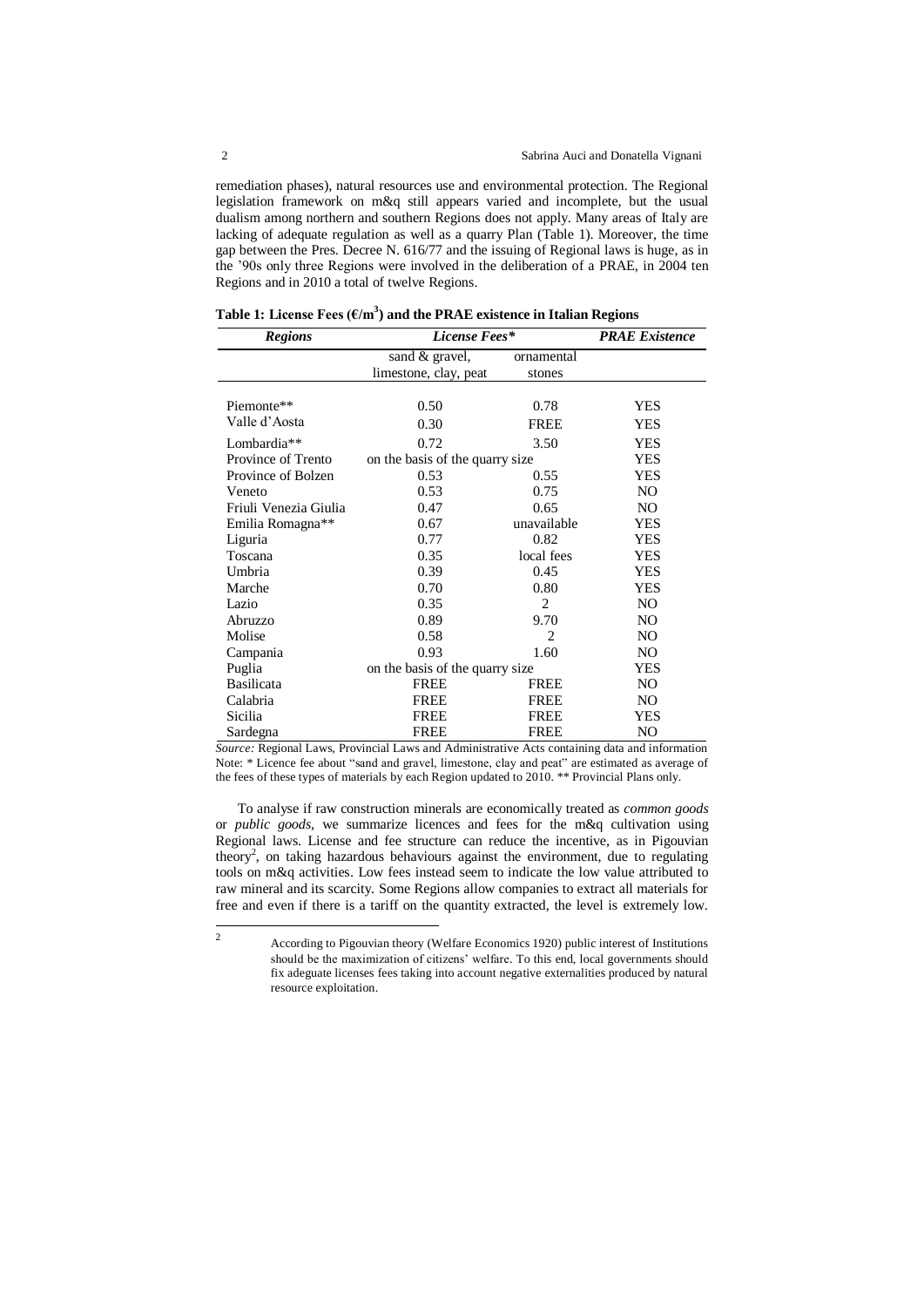Efficiency in the use of natural non-renewable resources from mining and quarrying in Italy 3

Regions leave most of the rent to firms, although they should become financial selfsufficient in a federalism structure.

#### **2 Official statistics on mining and quarrying activities**

In our analysis, we use data from official statistics on m&q domestic production taken from Satellite Environmental Accounts of National Accounting, in particular the Economy-wide Material Flows Accounts  $(MFA)^3$ , a system of accounts specifically dedicated to measure natural resources extracted in unit of weight [1,4], offering an overview of the phenomena of environmental pressure and land morphology changes over time. The accounts are compiled by ISTAT through estimation procedures, setup by using information of several sources. Regions are obliged to collect data on m&q activity to send to Ministry of Economic Development and ISTAT. Data were provided yearly on provincial basis through the "Statistics of quarries and peat bogs" survey and reported in the Report on mining and statistics of extractive industries in Italy, edited by the Ministry, until 1986. The Report was no more compiled after shifting the legislative powers on m&q activity to Regions. From '90s, questionnaires have continued to be sent at the Ministry and ISTAT but the number of provinces, providing information, gradually decreases over time. As a result, statistical data at regional level became incomplete and discontinuous. Since 1997, more complete information on quarries' production are supplied by the PRODCOM (Community Production) sample survey. It provides yearly structural data of industrial production at national level (EU Regul. N. 3924/91). By integrating the two sources (old surveys' questionnaires and PRODCOM data) ISTAT could have compiled a long time series (1980-2009), at national level, on physical flows of *no-energy producing minerals* domestically extracted, based on EW-MFA methodology [2,3].

### **3 The empirical estimation and results**

-3

The aim of our paper is to verify the effect of Italian Regions Responsibility, about m&q activity on m&q domestic producer price index. While all variables used are drawn from ISTAT and Eurostat datasets, we built Italian Region Responsibility i.e. cumulative number of Regions that have adopted a Quarry Plan per year, as a good proxy for the governance degree of m&q resources use. Although some missing data, the period analysed comes from 1980 to 2009. To achieve our goal, we estimate the following equation, after controlling for unit root and cointegration:

(1) M&Q producer price index<sub>t</sub> =  $\alpha_0 + \alpha_1 M$ &Q quantity extracted<sub>t</sub> +  $\alpha_2 QPlan_t + \alpha_3 Openness_t + \alpha_4 VA$  Construction sector<sub>t</sub> +  $\alpha_5 R\&D_t + u_t$ 

Satellite Environmental Accounting is object of the EU Regulation N.691/2011. EW-MFA time series 1980-2009 is available from www.istat.it.